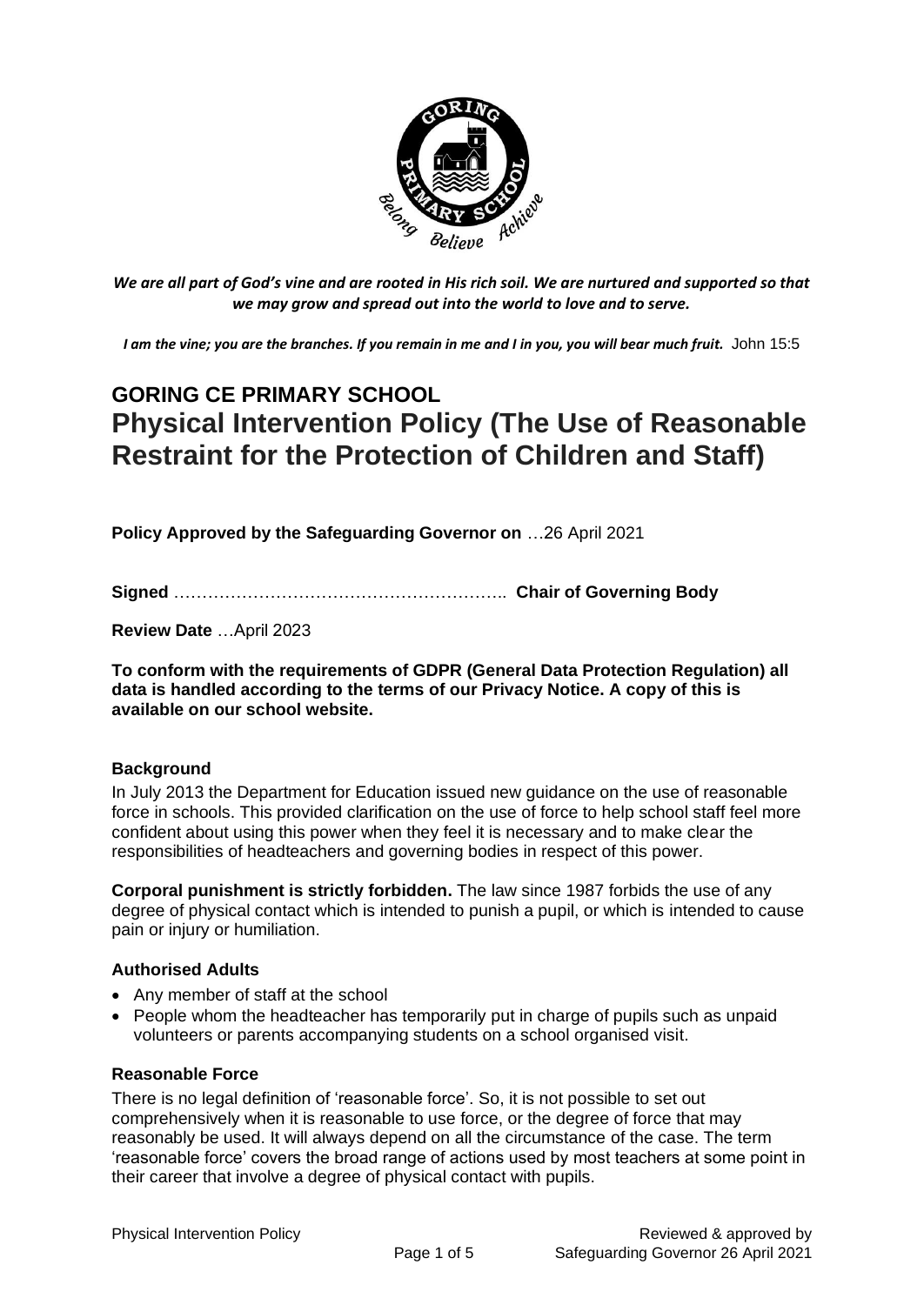There are two relevant considerations:

- the use of force can be regarded as reasonable only if the circumstances of the incident warrant it. The use of any degree of force is unlawful if the circumstances do not warrant the use of physical force. Therefore, physical force could not be justified to prevent a pupil from committing a trivial misdemeanour, or in a situation that clearly could be resolved without force. Reasonable force can be used to prevent pupils from hurting themselves or others, from damaging property or from causing disorder.
- the degree of force employed must be in proportion to the circumstances of the incident and the seriousness of the behaviour or the consequences it is intended to prevent. Any force used should always be the minimum needed to achieve the desired result. School staff should always try to avoid acting in a way that might cause injury, but in extreme cases it may not always be possible to avoid injuring the pupil.

Whether it is reasonable to use force, and the degree of force that could reasonably be employed might also depend on the age, understanding and sex of the pupil. Reasonable adjustments will be made for disabled children and children with special educational needs (SEN).

### **Practical Considerations**

- Before intervening physically an authorised adult should, wherever practicable, tell the pupil who is misbehaving to stop, and what will happen if he or she does not.
- The adult should continue attempting to communicate with the pupil throughout the incident and should make it clear that physical contact or restraint will stop as soon as it ceases to be necessary.
- A calm and measured approach to a situation is needed and adults should never give the impression that they have lost their temper, or are acting out of anger or frustration, or to punish the pupil.
- Sometimes an authorised adult should not intervene in an incident without help (unless it is an emergency). For example, when dealing with a physically large pupil, or more than one pupil, or if the adult believes he or she may be at risk of injury.
- In those circumstances the adult should remove other pupils who might be at risk and summon assistance from a colleague or colleagues.
- The adult should inform the pupil(s) that he or she has sent for help.
- Until assistance arrives the adult should continue to attempt to defuse the situation orally and try to prevent the incident from escalating.

## **Application of Force**

**Adults should always try to deal with a situation through other strategies before using reasonable force.** The decision on whether or not to physically intervene is down to the professional judgement of the staff member concerned and should always depend on the individual circumstances.

Physical intervention can take several forms. It might involve:

- physically interposing between pupils.
- blocking a pupil's path.
- holding.
- pushing.
- pulling.
- leading a pupil by the hand or arm.
- shepherding a pupil away by placing a hand in the centre of the back (not pushing roughly or violently).
- (in extreme circumstances) using more restrictive holds.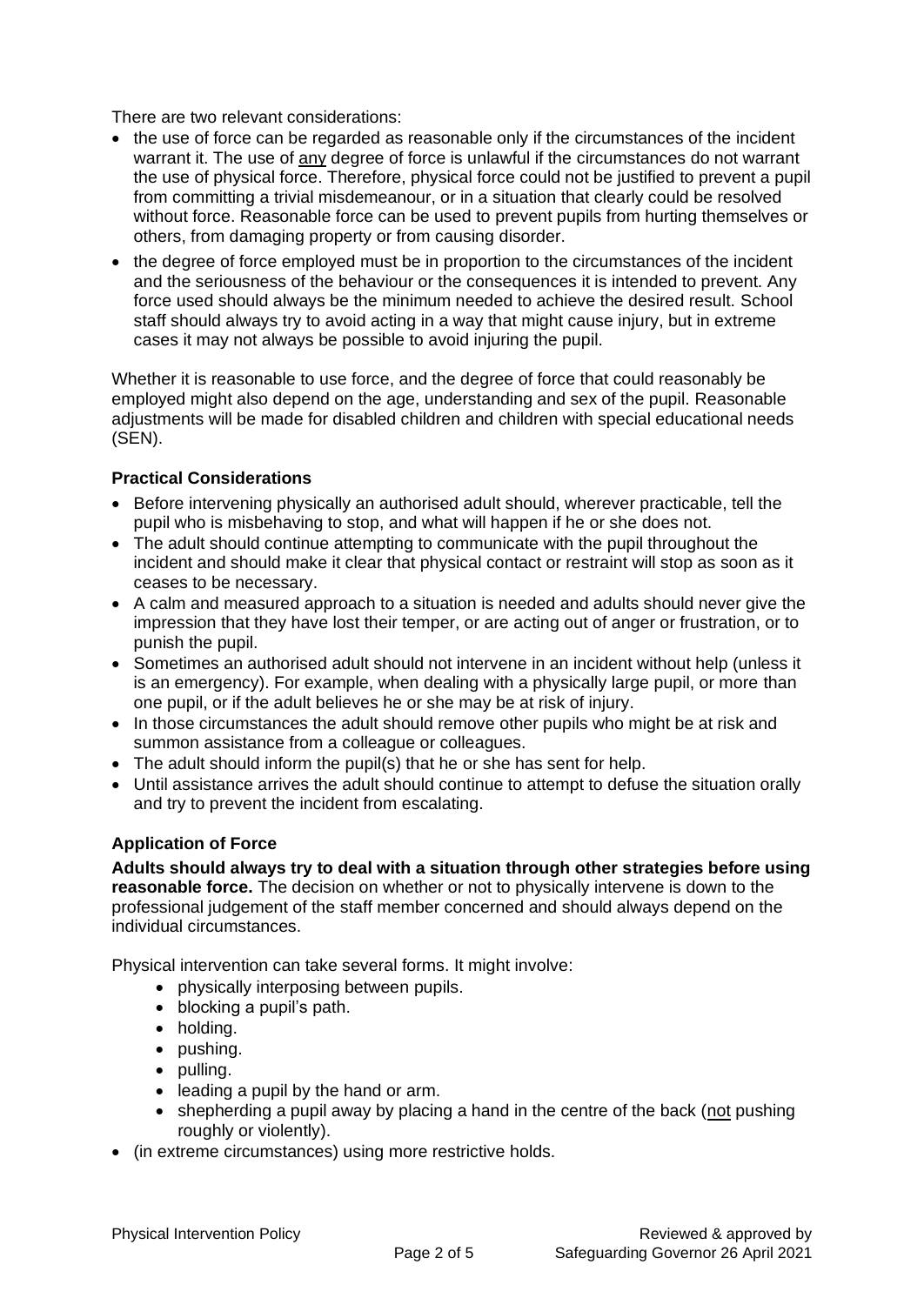In exceptional circumstances, where there is an immediate risk of injury, a member of staff may need to take any necessary action that is consistent with the concept of 'reasonable force'—for example, to prevent a young pupil running off a pavement onto a busy road, or to prevent a pupil hitting someone, or throwing something.

In other circumstances staff should NOT act in a way that might reasonably be expected to cause injury, for example by:

- holding a pupil around the neck, or by the collar, or in any other way that might restrict the pupil's ability to breathe.
- slapping, punching, or kicking a pupil.
- twisting or forcing limbs against a joint.
- tripping up a pupil.
- holding or pulling a pupil by the hair or ear.
- holding a pupil face down on the ground.

Certain recognised restraint techniques present an **unacceptable risk** when used on children and young people and so should not be used. The techniques in question are:

- the 'seated double embrace' which involves two members of staff forcing a person into a sitting position and leaning them forward, while a third monitors breathing.
- the 'double basket-hold' which involves holding a person's arms across their chest; and
- the 'nose distraction technique' which involves a sharp upward jab under the nose.

Staff should always avoid touching or holding a pupil in a way that might be considered indecent.

### **Types of Incident**

There are a wide variety of situations in which reasonable force might be appropriate, or necessary, to control or restrain a pupil. They fall into three broad categories:

- 1. where action is necessary in self-defence or there is an imminent risk of injury.
- 2. where that is a developing risk of injury, or significant damage to property.
- 3. where a pupil is behaving in a way that is compromising good order and discipline.

Situations that fall within the three categories are:

- a pupil attacks a member of staff, or another pupil.
- pupils are fighting.
- a pupil is engaged in committing deliberate damage or vandalism to property.
- a pupil is causing, or at risk of causing, injury to themselves or others by rough play or by misuse of materials or objects.
- a pupil absconds from a class or tries to leave the school (NB this will only apply if a pupil could be at risk if not kept in the classroom or at school);
- a pupil is behaving in a way that is seriously disrupting a lesson or assembly.

#### **Recording Incidents**

- It is important that there is a detailed, contemporaneous, written report of any occasion where force is used. (It may help prevent any misunderstanding or misrepresentation of the incident).
- Immediately following an incident, the adult concerned should tell the headteacher or a senior member of staff and provide a written report as soon as possible afterwards. That should include: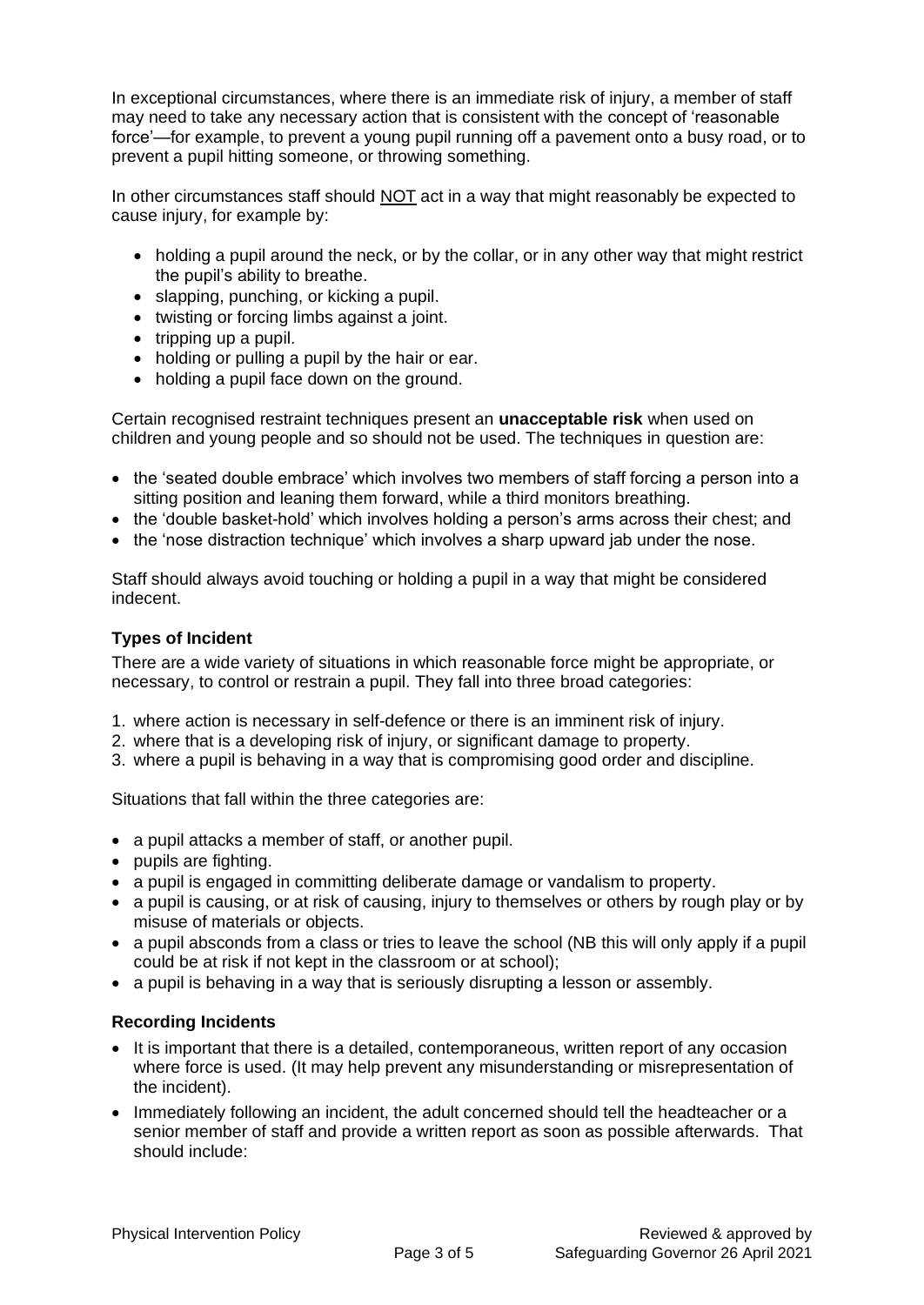- the name(s) of the pupil(s) involved.
- when and where the incident took place.
- the names of any adults or pupils who witnessed the incident.
- the reason that force was necessary.
- how the incident began and progressed, including details of behaviour, what was said by each of the parties, steps taken to defuse or calm the situation, the degree of force used, how that was applied and for how long.
- the pupil's response, and the outcome of the incident.
- details of any injury suffered by the pupil, another pupil, or a member of staff and of any damage to property.
- keep a copy of the report.
- the headteacher or senior member of staff will decide when to advise the parent(s) of the pupil and will arrange to meet with the parent(s).

## **Complaints**

Any complaints about the use of force will be thoroughly, speedily, and appropriately investigated.

Where a member of staff has acted within the law—that is, they have used reasonable force to prevent injury, damage to property or disorder—this will provide a defence to any criminal prosecution or other civil or public law action.

When a complaint is made the onus is on the person making the complaint to prove that his/her allegations are true—it is **not** for the member of staff to show that he/she has acted reasonably.

Suspension will not be an automatic response when a member of staff has been accused of using excessive force. The document "Dealing with Allegations of Abuse against Teachers and Other Staff" (see Associated Resources section below) will be used where an allegation of using excessive force is made against a teacher. The school will consider carefully whether the circumstances of the case warrant a person being suspended until the allegation is resolved or whether alternative arrangements are more appropriate. If a decision is taken to suspend a teacher, the school will ensure that the teacher has access to a named contact who can provide support.

The governing body will always consider whether a teacher has acted within the law when reaching a decision on whether or not to take disciplinary action against the teacher. The school will provide appropriate pastoral care to any member of staff who is subject to a formal allegation following a use of force incident.

## **Staff Training**

The headteacher will consider whether members of staff require any additional training to enable them to carry out their responsibilities and will consider the needs of the pupils when doing so.